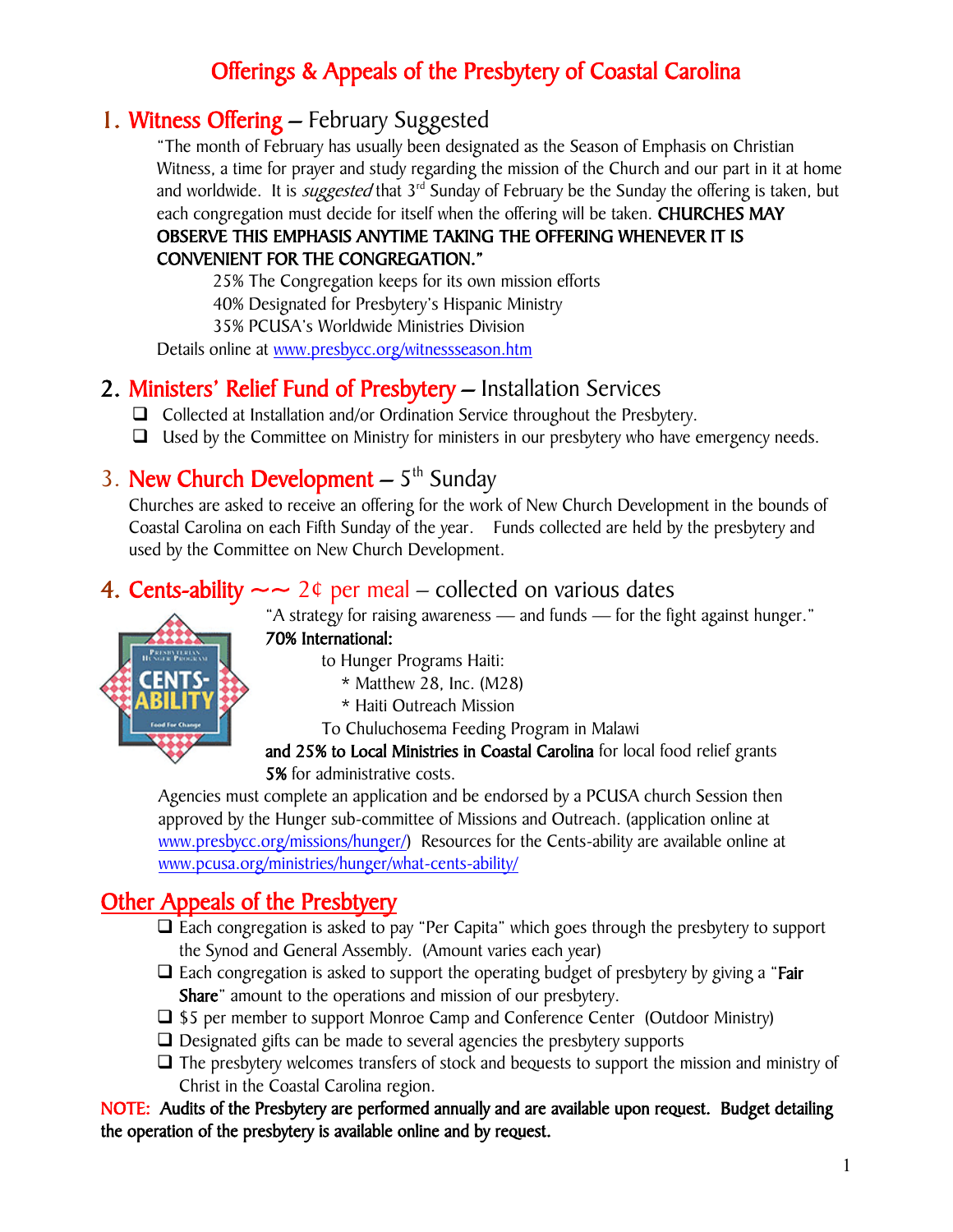# Offerings & Appeals of the Presbyterian Church (USA) – 2011

Please visit [www.pcusa.org/ministries/specialofferings/](http://www.pcusa.org/ministries/specialofferings/) for more information

## 4 Church Wide Offerings

| One Great Hour of Sharing (OGHS) - Lent - Easter<br>32% Self-Development (SDOP) (a percentage of this returns to our<br>Presbytery)<br>32% Hunger (Presbyterian Hunger Program)<br>36% Presbyterian Disaster Assistance (PDA) (4% for homelessness)                                                                                          | $G^{RLA}$<br>$0 N_{\frac{k}{2}}$ |
|----------------------------------------------------------------------------------------------------------------------------------------------------------------------------------------------------------------------------------------------------------------------------------------------------------------------------------------------|----------------------------------|
| Pentecost Offering - Pentecost Sunday in May or June<br>For children at risk at home and abroad:<br>20% Congregations keep for work with children at risk<br>80% General Assembly uses for children at risk & for youth & young<br>adult ministries                                                                                          |                                  |
| Peacemaking Offering - World Communion Sunday in October<br>40% Congregations or Presbytery keeps for local/regional work with<br>young adults and youth<br>The General Assembly Council divides the remaining 60% among:<br>Ministries with youth and young adults (25%)<br>Young Adult Volunteers (25%)<br>Child Advocacy Ministries (10%) |                                  |
| Joy Offering - Advent- Christmas<br>50% Supplemental pension to church workers and their families during<br>time of need, especially those whose pensions are inadequate.<br>50% Support of racial ethnic schools related to the PCUSA                                                                                                       |                                  |

## Other Appeals & Opportunities of the PC(USA):

### 1. Theological Education Fund

1% Plan or TEF, is the only churchwide means of supporting the operation of Presbyterian theological seminaries. Your contributions to TEF help build and maintain learning environments of the highest quality through 11 PC(USA)-related seminaries. More at www.pcusa.org/ministries/seminaries/